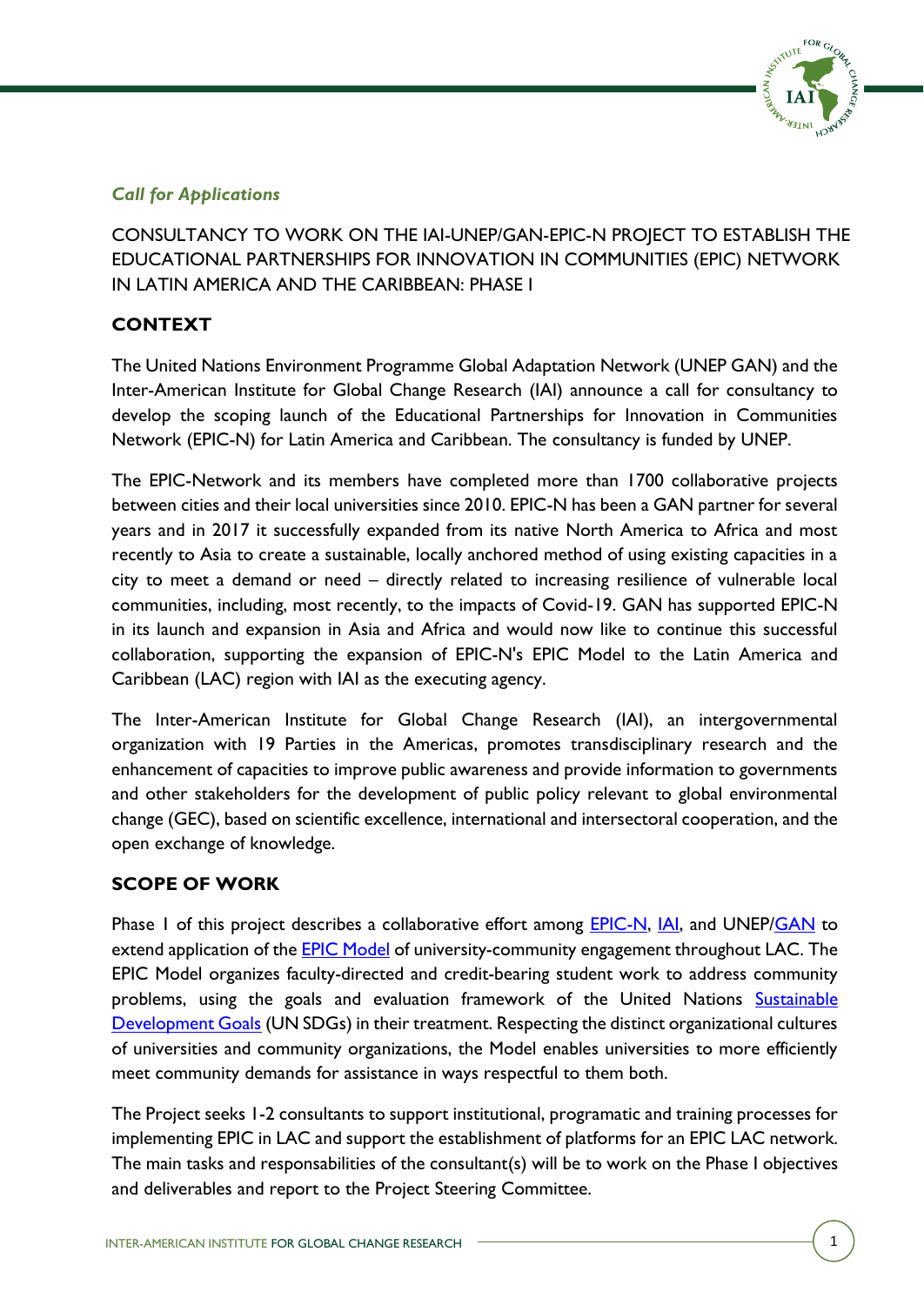

See the Terms of Reference for more information on tasks, responsibilities, deliverables and requirements.

**REQUEST** We invite eligible consultants to apply. Individuals from underrepresented groups are encouraged to apply.

Interested consultants must provide the following in English:

- 1. Complete application form: <https://forms.gle/DqDaCGqRyYQbV9cd9>
- 2. One-page CV focusing on key experiences/products related to the expertise required for this consultancy.
- 3. Two references from previous supervisors, including name, email address and phone number.

Shortlisted candidates for the position will be invited to participate in one or more virtual interview(s).

Eligible applicants must be citizens or permanent residents of an IAI member country [\(https://www.iai.int/en/structure/focal-points\)](https://www.iai.int/en/structure/focal-points).

### **REQUIRED QUALIFICATIONS**

Required qualifications include:

- Written and verbal fluency in English and Spanish/Portuguese is required. Fluency in the 3 languages will be considered a plus.
- Masters degree or higher qualification.
- Excellent writing and speaking skills. (Consultants should be prepared to translate materials from English into Spanish and/or Portuguese. Professional simultaneous interpreters will be hired by the Project for pre-training workshops)
- At least 5 years of working experience related to knowledge management, interinstitutional collaboration, alliance creation or similar responsibilities.
- Experience with training/capacity-building using a participatory or joint-learning pedagogy in person and in a virtual learning environment.
- Experience working with local governments, particulary in Latin America and the Caribbean.
- Experience working with universities, particulary in Latin America and the Caribbean.
- Familiarity with and commitment to the following:
	- o The EPIC Model